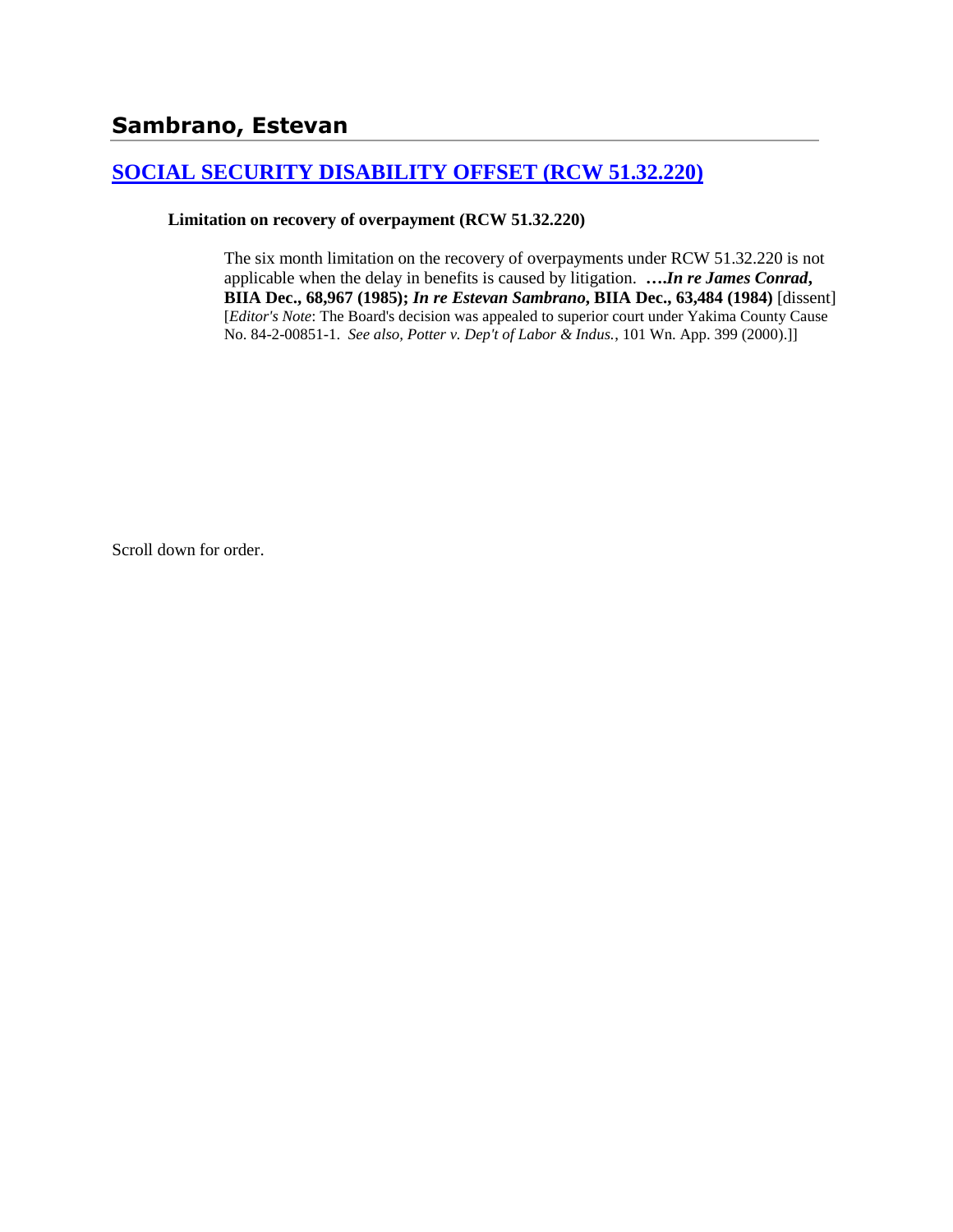#### **BEFORE THE BOARD OF INDUSTRIAL INSURANCE APPEALS STATE OF WASHINGTON**

**)**

**IN RE: ESTEVAN SAMBRANO ) DOCKET NO. 63,484**

**CLAIM NO. G-507390 ) DECISION AND ORDER**

APPEARANCES:

Claimant, Esteven Sambrano, by Nashem, Prediletto, Schussler and Halpin, per William L. Halpin

Employer, Callison-Broadview Farms, Inc., Acct. finaled, None

Department of Labor and Industries, by The Attorney General, per James E. Sedney, Assistant

This is an appeal filed by the claimant on November 29, 1982, from an order of the Department of Labor and Industries dated November 18, 1982, which adhered to the provisions of a prior order dated June 23, 1982 (mailed August 5, 1982) applying an offset for the claimant's Social Security benefits, effective March 23, 1981. **AFFIRMED**.

# **PROCEDURAL STATUS**

Pursuant to RCW 51.52.104 and RCW 51.52.106, this matter is before the Board for review and decision on a timely Petition for Review filed by the Department of Labor and Industries to a Proposed Decision and Order issued on December 13, 1983, in which the order of the Department dated November 18, 1982 was reversed, and remanded to the Department of Labor and Industries with direction to limit the retroactive application of the offset to six months prior to the date of notification of August 5, 1982.

# **SUMMARY OF FACTS**

The facts in this appeal are not in dispute. The parties agreed to submit the matter for a Proposed Decision and Order based upon a set of stipulated facts and legal arguments presented in briefs previously filed. The matter is before this Board by virtue of the Department's Petition for Review which essentially reasserts arguments set forth in its brief. A summary of salient facts follows.

On October 17, 1973, Mr. Sambrano sustained an industrial injury. The claim was allowed and eventually closed on June 11, 1976 with a permanent partial disability award. In March 1981,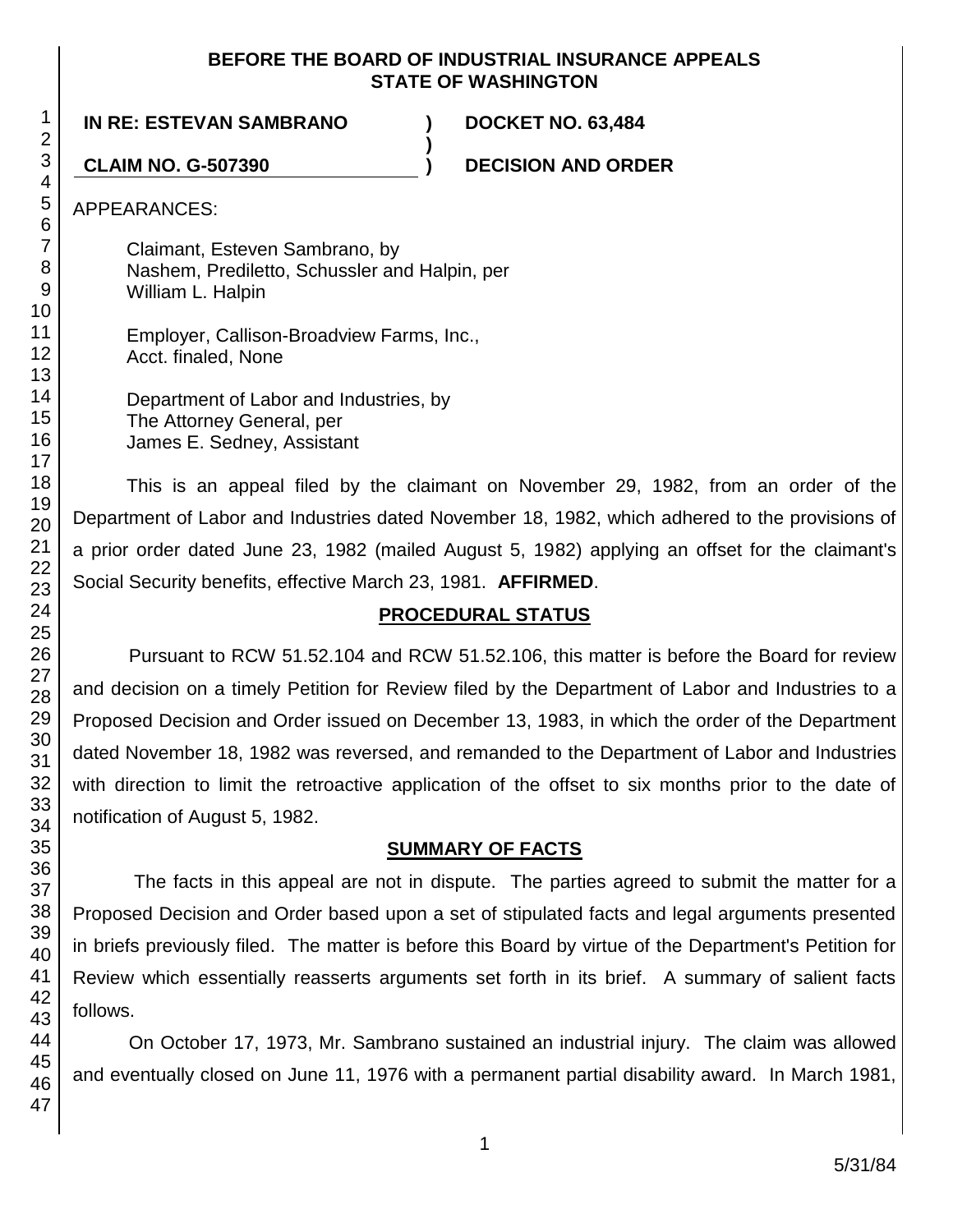the claimant filed an application to reopen his claim for aggravation of condition. That application was denied, resulting in an appeal to this Board alleging that Mr. Sambrano was permanently totally disabled. On June 14, 1982, this Board entered an order granting the claimant the status of a permanently totally disabled worker. On June 23, 1982 in compliance with the Board's order, the Department reopened the claim and placed the claimant on the pension rolls effective March 23, 1981. Also on June 23, 1982, the Department entered an order (subsequently mailed on August 5, 1982), applying the provisions of RCW 51.32.220 to reduce by offset those permanent total disability benefits which had accrued between March 23, 1981 and June 23, 1982. Following Mr. Sambrano's protest to that order, the Department on November 18, 1982, entered an order adhering to the terms of its order of June 23, 1982. Mr. Sambrano then filed his notice of appeal to this Board.

In addition to receiving benefits under the Industrial Insurance Act for his injury, Mr. Sambrano applied for social security disability benefits during November 1975. Benefits were granted within a few months and he began receiving payments from the Social Security Administration which have continued to be paid for all pertinent periods herein.

#### **ISSUE**

In general, the issue presented by this appeal concerns whether the Department properly reduced Mr. Sambrano's permanent total disability benefits for the period March 23, 1981 through June 23, 1982 by applying the provisions of RCW 51.32.220, commonly termed the social security offset reversal statute.

## **DECISION**

The claimant contends that the Department violated the expressed provisions of RCW 51.32.220 by reducing benefits for more than "six months immediately preceding the date the Department or self-insurer notifies the worker that an overpayment has occurred..." The claimant further contends the Department attempted to implement the reduction of accrued permanent total disability benefits without giving him notice of reduction as required by that same statute. The Department takes the position, in response to the claimant's contentions, that it is fully entitled to reduce the award of accrued benefits by the amount that would have been offset had the Department granted Mr. Sambrano permanent total disability status at the outset following receipt of Mr. Sambrano's application to reopen his claim. The Department posits that since March 23, 1981 the issue of whether Mr. Sambrano was entitled to any further benefits was in dispute until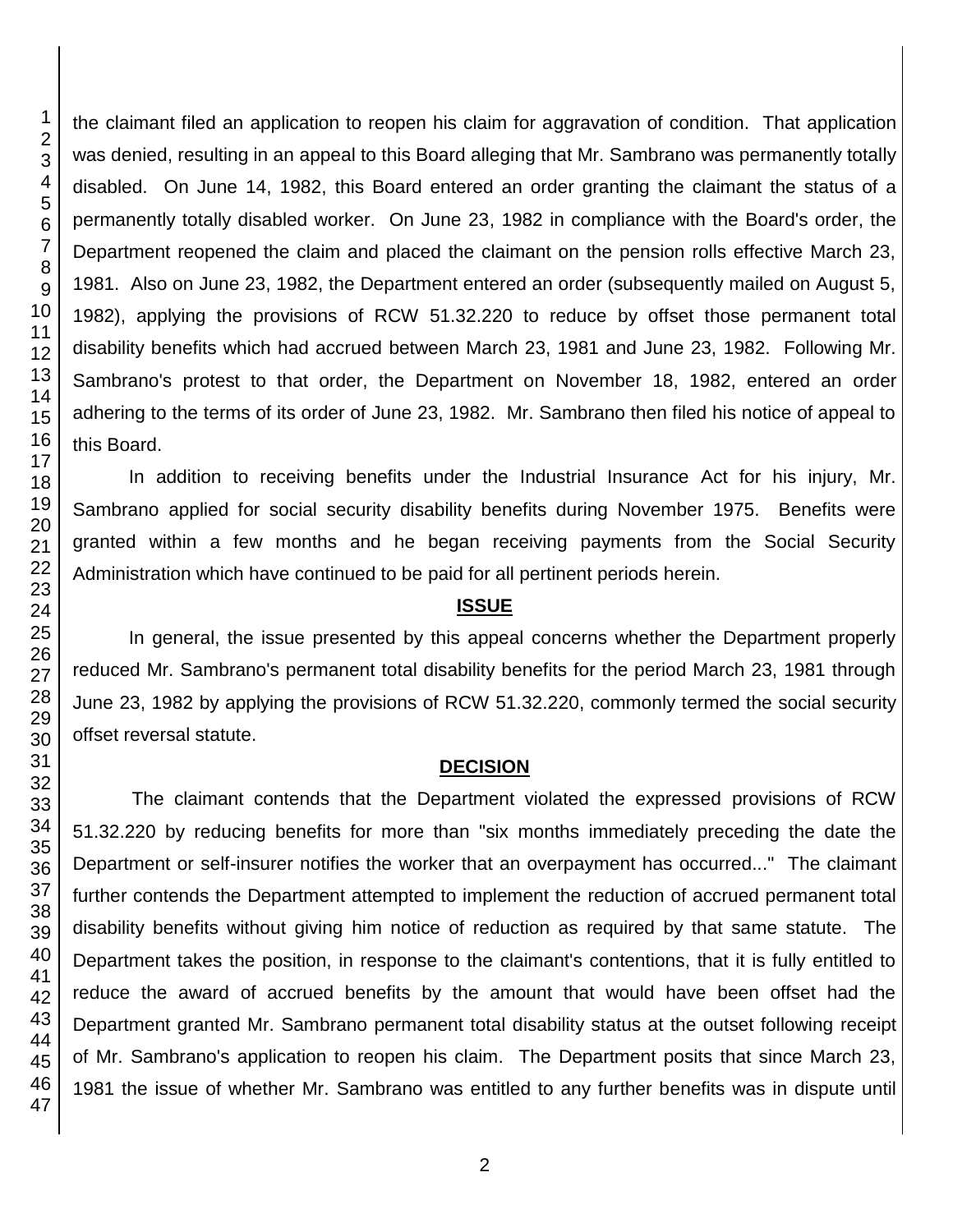resolved by the Board's order of June 14, 1982. Being in dispute, no payments were made for permanent total disability benefits to Mr. Sambrano. Therefore, no overpayment of benefits occurred. There being no overpayment of benefits, the Department asserts that the limitations contained in the provisos to RCW 51.32.220(2) do not apply. Their position is based upon the phrasing of the statute that the provisos contained in that section refer only to recovery of overpayments of benefits. The Department asserts in this case that since retroactive payment was made to bring Mr. Sambrano current in benefits receipt for his permanent total disability status, it cannot be forced to make overpayments and then be prohibited by the six-month limitation from recovery of them. The Department asserts that there is no statutory obstacle to the reduction of benefits for permanent total disability status which accrued, but were not paid by virtue of the appeal adjudication process.

We believe the distinction which the department draws is an accurate one and is in compliance with legislative intent. It is established within the statutory framework of RCW 51.32.220 and 51.32.230 that it is the policy of this state not to create undue hardship upon the recipients of benefits for mistakes of the administrative agency charged with the delivery of benefits. The statutory scheme provides that where payments to injured workers have been made in excess of their legal entitlement, the agency's ability to recoup form the recipient is made subject to considerable restriction. We believe this policy was framed because money once received is generally used and is no longer available to be paid back. On the other hand, the right to receive benefits retroactively by virtue of an ex post facto adjudication of disability does not present the same set of circumstances which the legislature addressed in placing limitations on the recovery of overpayments. Benefits which have not yet been paid can't be spent. Having not been spent, the hardship which exists for those workers who have received benefits, relied on their right to use them, and in fact have used them, do not exist for persons whose right to receive is later determined through exercise of the legal process.

Had Mr. Sambrano been accorded permanent total disability status in March 1981 by the Department of Labor and Industries in the course of administrative adjudication of his claim, we have no doubt that his monthly award would have been reduced in the manner contemplated under the statute. Mr. Sambrano was receiving full social security disability benefits and had been for six years. That fact would have been known or discovered by the Department in setting up the claimant's pension reserve.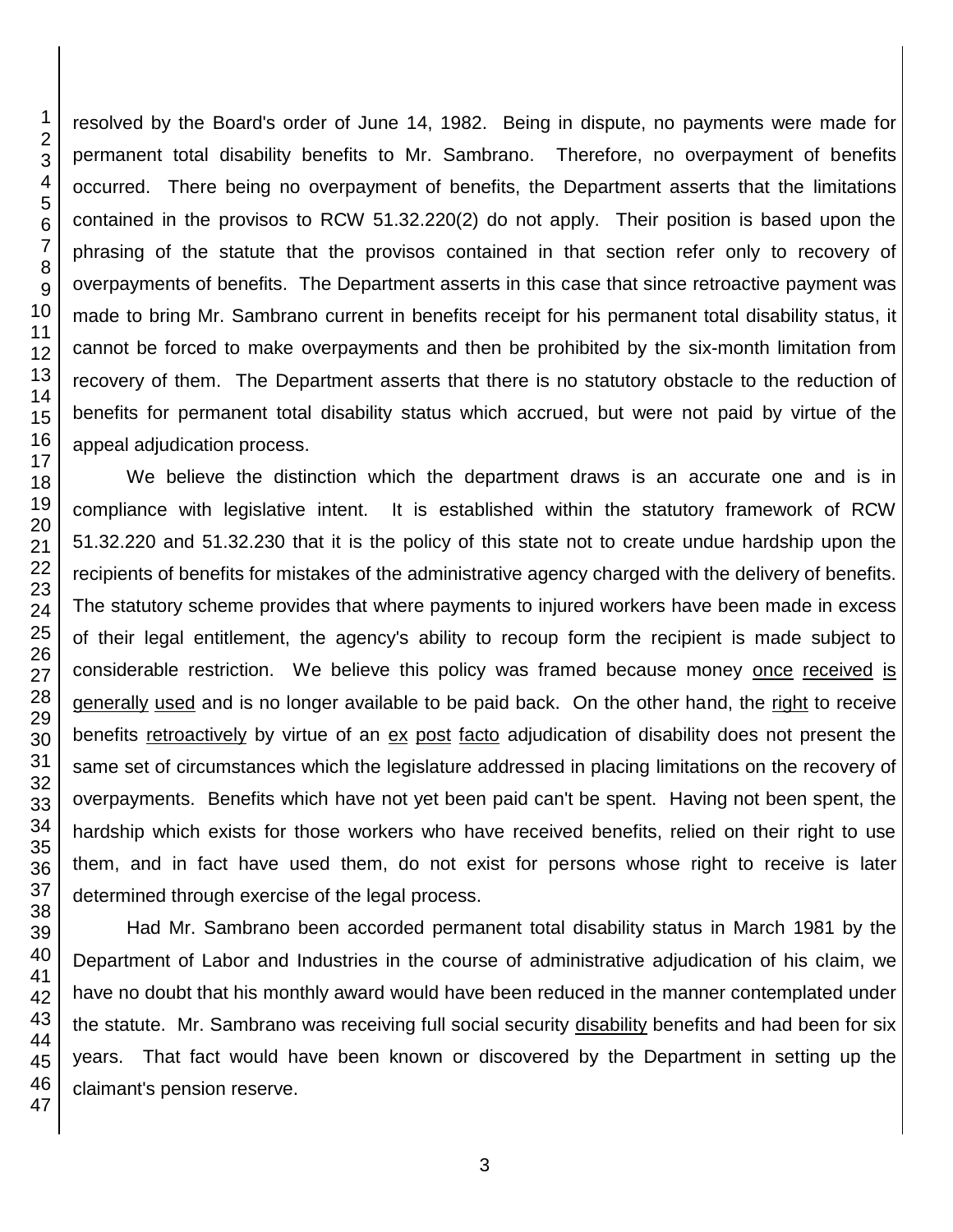The effect of the Board's adjudication in Mr. Sambrano's prior appeal was to make him whole so that he would be entitled to receive all of the benefits he would have received had he been adjudicated in his appropriate status back in 1981. To allow Mr. Sambrano to keep the full benefit of the social security disability compensation which he did receive, and to also receive the full monthly pension amount on a retroactive basis without regard to those social security benefits would result in a windfall to him that flies in the face of legislative intent. To hold otherwise might encourage those workers with contested claims to discourage an administrative adjudication of permanent total disability status so that a more protracted avenue of Board appeal can be pursued to establish that status and result in the receipt of more dollars than the law would otherwise provide. We believe that would be contrary to the law and policy of this state as expressed in our Act.

In adjudicating the application of the social security offset reversal statute, this Board has consistently held to the philosophy that a worker must be place in the same position financially with the state taking the offset as he or she would have been had the federal government been reducing social security disability benefits by taking the offset itself, as provided in 42 U.S.C. 424(a). We have further indicated that the burden caused by bureaucratic delay on the part of the agency required to administer the offset reversal statute should not be borne by the injured worker. We do not see our decision in this case in any way contrary to those philosophical underpinnings in our law. To uphold the Department's action in this case places the claimant in the precise position he would have been in had he been adjudicated permanently totally disabled at the earliest possible time. Moreover, there was no undue bureaucratic delay by the Department of Labor and Industries for failure to act in adjudication of the claim. The Department did act in a reasonably timely fashion consistent with its authority upon receipt of Mr. Sambrano's application to reopen his claim. The claimant pursued his legal right through a statutorily created legal process to establish that an erroneous decision had been made. Under such circumstances, we cannot fault the Department and accuse it of bureaucratic delay.

After consideration of the Proposed Decision and Order and the Petition for Review filed thereto, and a careful review of the entire record before us, including briefs submitted by the parties, we are persuaded that the proposed decision erred in limiting the Department's retroactive application of the offset to six months prior to the date of notification of taking the offset. The proposed findings, conclusions and order are hereby set aside, and the Board enters the following: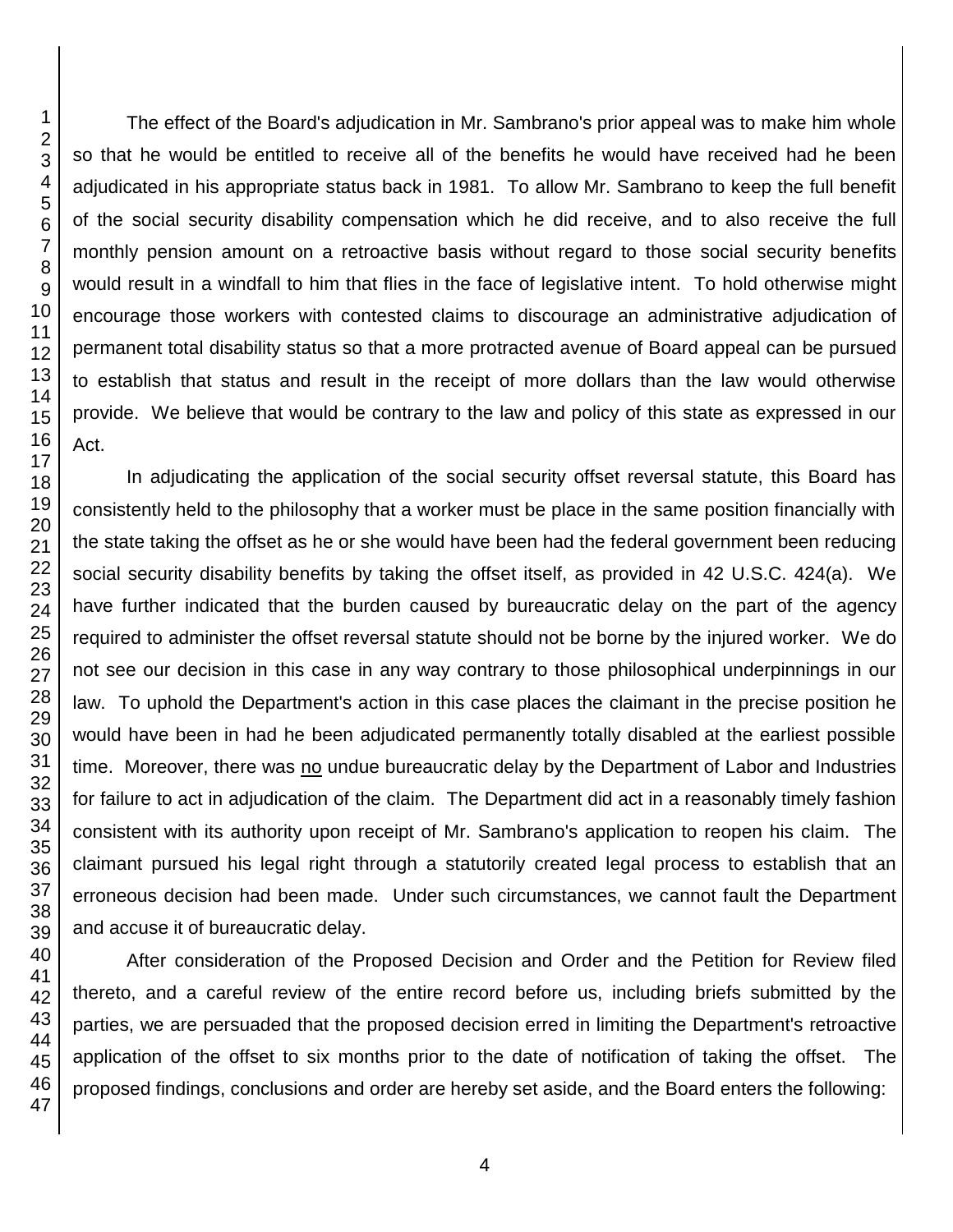#### **FINDINGS OF FACT**

- 1. On October 17, 1973, Estevan Sambrano, the claimant, suffered an industrial injury during the course of his employment with Broadview Farms. Within the time limit permitted by statute, he filed a claim with the Department of Labor and Industries which was allowed with compensation and treatment provided. Following interlocutory action, the claim was eventually closed by Department order on June 11, 1976, with a permanent partial disability award equal to 10% as compared to total bodily impairment and with time-loss compensation as paid to May 19, 1976. An appeal to the Board of Industrial Insurance Appeals and later to the Superior Court resulted in a judgment affirming the Department's closing order.
- 2. On March 23, 1981, Mr. Sambrano filed an application to reopen his claim for aggravation of condition with the Department. On June 3, 1981, the Department issued an order denying that application. Following a timely protest by the claimant, the Department issued an order adhering to the denial of the application on July 21, 1981. The claimant filed a notice of appeal from that order with the Board of Industrial Insurance Appeals on August 7, 1981. On June 14, 1982, the Board issued its order effectively reversing the Department's action, and declaring the claimant to be a permanently totally disabled worker within the meaning of the Workers' Compensation Act. On June 23, 1982, the Department issued an order in compliance with the Board's order reopening the claim effective March 23, 1981, and placing the claimant on the pension rolls effective that date.
- 3. Also on June 23, 1982, but not mailed until August 5, 1982, the Department issued an order reducing the retroactive pension benefits to which the claimant was entitled by application of the offset of social security benefits he had received between March 23, 1981 and June 23, 1982, this action being taken under authority of RCW 51.32.220. Following a timely protest of that order by the claimant, the Department issued its final order on November 18, 1982, adhering to its social security offset notification of June 23, 1982. On November 29, 1982, claimant filed his notice of appeal in this matter to the Board. On December 27, 1982, the Board issued an order granting the appeal subject to proof of timeliness and assigning it Docket No. 63,484.
- 4. By its order of June 23, 1982, mailed August 5, 2982, the Department of Labor and Industries notified the claimant of its intention to implement reduction of monthly permanent total disability benefits by applying the offset provisions authorized in RCW 51.32.220.
- 5. Between March 23, 1981 and June 23, 1982, the claimant had not been paid any permanent total disability benefits contemporaneously with his receipt of social security disability benefits under that federal program. Having not been paid such benefits on a contemporaneous basis, no overpayment of benefits had been made by the Department.